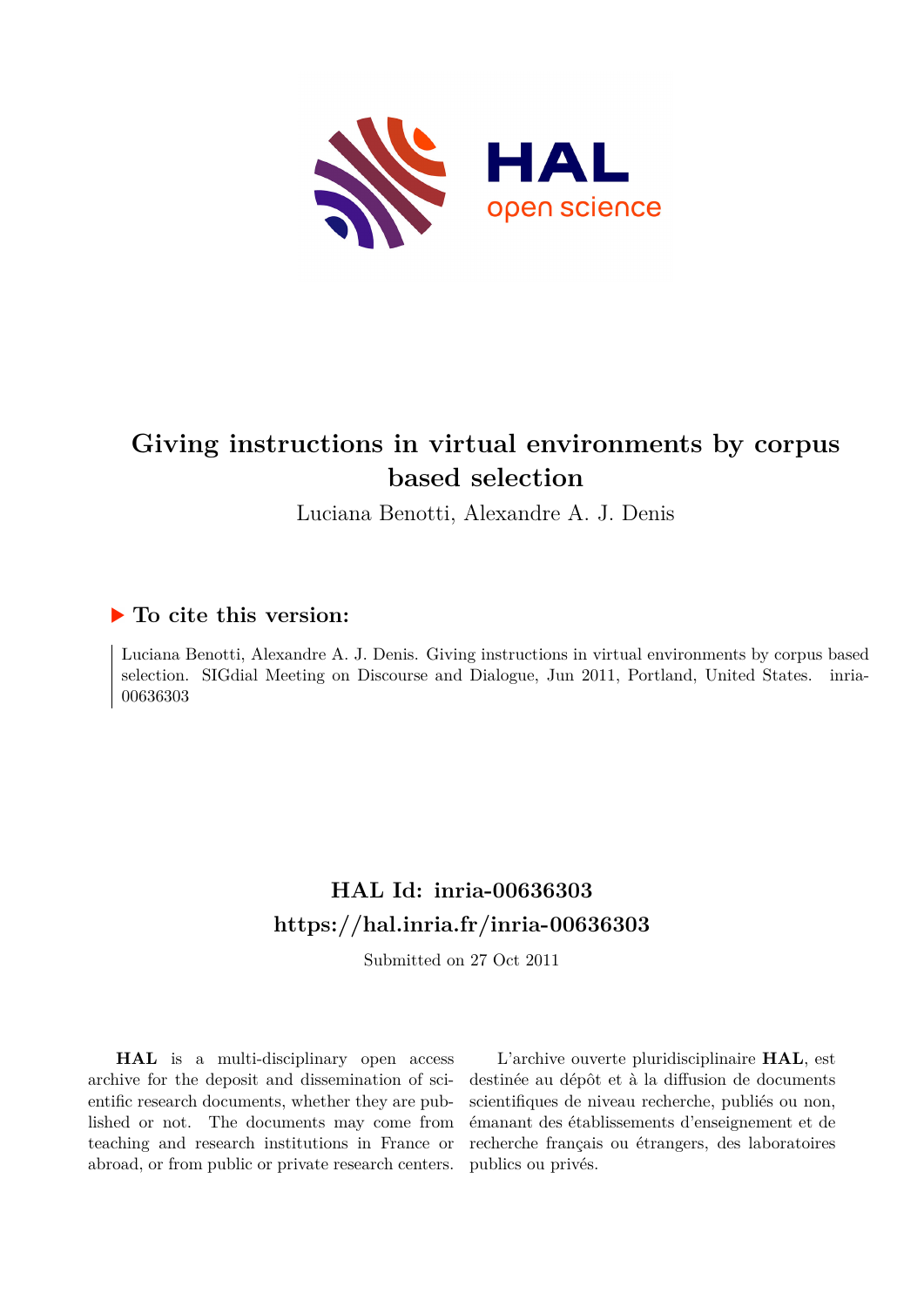## Giving instructions in virtual environments by corpus based selection

Luciana Benotti PLN Group, FAMAF National University of Córdoba Córdoba, Argentina luciana.benotti@gmail.com

#### Abstract

Instruction giving can be used in several applications, ranging from trainers in simulated worlds to non player characters for virtual games. In this paper we present a novel algorithm for rapidly prototyping virtual instruction-giving agents from human-human corpora without manual annotation. Automatically prototyping full-fledged dialogue systems from corpora is far from being a reality nowadays. Our approach is restricted in that only the virtual instructor can perform speech acts while the user responses are limited to physical actions in the virtual worlds.

We have defined an algorithm that, given a task-based corpus situated in a virtual world, which contains human instructor's speech acts and the user's responses as physical actions, generates a virtual instructor that robustly helps a user achieve a given task in the virtual world. We explain how this algorithm can be used for generating a virtual instructor for a game-like, task-oriented virtual world. We evaluate the virtual instructor with human users using task-oriented as well as user satisfaction metrics. We compare our results with both human and rule-based virtual instructors hand-coded for the same task.

## 1 Introduction

Virtual human characters constitute a promising contribution to many fields, including simulation, training and interactive games (Kenny et al., 2007; Jan et al., 2009). The ability to communicate using natural language is important for believable and effective virtual humans. Such ability has to be good

Alexandre Denis TALARIS team, LORIA/CNRS

Lorraine. Campus scientifique, BP 239 Vandoeuvre-lès-Nancy, France alexandre.denis@loria.fr

enough to engage the trainee or the gamer in the activity. Nowadays, most conversational systems operate on a dialogue-act level and require extensive annotation efforts in order to be fit for their task (Rieser and Lemon, 2010). Semantic annotation and rule authoring have long been known as bottlenecks for developing conversational systems for new domains.

In this paper, we present a novel algorithm for generating virtual instructors from automatically annotated human-human corpora. Our algorithm, when given a task-based corpus situated in a virtual world, generates an instructor that robustly helps a user achieve a given task in the virtual world of the corpus. There are two main approaches toward automatically producing dialogue utterances. One is the selection approach, in which the task is to pick the appropriate output from a corpus of possible outputs. The other is the generation approach, in which the output is dynamically assembled using some composition procedure, e.g. grammar rules. The selection approach to generation has only been used in conversational systems that are not task-oriented such as negotiating agents (Gandhe and Traum, 2007a), question answering characters (Kenny et al., 2007), and virtual patients (Leuski et al., 2006). To the best of our knowledge, our algorithm is the first one proposed for doing corpus based generation and interaction management for task-oriented systems.

The advantages of corpus based generation are many. To start with, it affords the use of complex and human-like sentences without detailed analysis. Moreover, the system may easily use recorded audio clips rather than speech synthesis and recorded video for animating virtual humans. Finally, no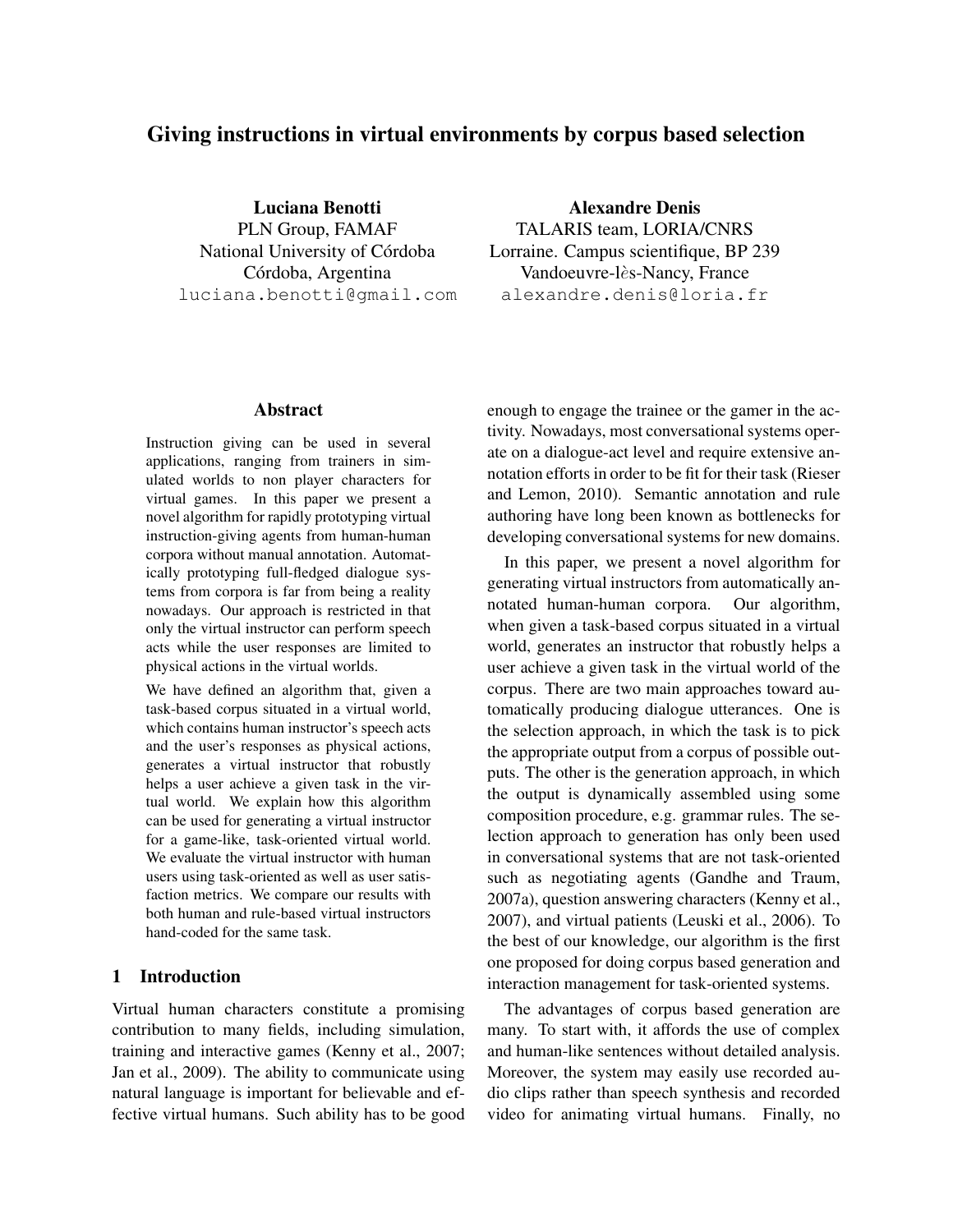rule writing by a dialogue expert or manual annotations is needed. The disadvantage of corpus based generation is that the resulting dialogue may not be fully coherent. For non-task oriented systems, dialogue management through corpus based methods has shown coherence related problems. Shawar and Atwell (2003; 2005) present a method for learning pattern matching rules from corpora in order to obtain the dialogue manager for a chatbot. Gandhe and Traum (2007b) investigate several dialogue models for negotiating virtual agents that are trained on an unannotated human-human corpus. Both approaches report that the dialogues obtained by these methods are still to be improved because the lack of dialogue history management results in incoherences. Since in task-based systems, the dialogue history is restricted by the structure of the task, the absence of dialogue history management is alleviated by tracking of the current state of the task.

In the next section we introduce the corpora used in this paper. Section 3 presents the two phases of our algorithm, namely automatic annotation and dialogue management through selection. In Section 4 we present a fragment of an interaction with a virtual instructor generated using the corpus and the algorithm introduced in the previous sections. We evaluate the virtual instructor in interactions with human subjects using objective as well as subjective metrics. We present the results of the evaluation in Section 5. We compare our results with both human and rule-based virtual instructors hand-coded for the same task. Finally, Section 7 discusses the weaknesses of the approach for developing instruction giving agents, as well as its advantages and drawbacks with respect to hand-coded systems. In this last section we also discuss improvements on our algorithms designed as a result of our error analysis.

### 2 The GIVE corpus

The Challenge on Generating Instructions in Virtual Environments (GIVE; Koller et al. (2010)) is a shared task in which Natural Language Generation systems must generate real-time instructions that guide a user in a virtual world. In this paper, we use the GIVE-2 Corpus (Gargett et al., 2010), a freely available corpus of human instruction giving in virtual environments. We use the English part of the corpus which consists of 63 American English written discourses in which one subject guided another in a treasure hunting task in 3 different 3D worlds.

The task setup involved pairs of human partners, each of whom played one of two different roles. The "direction follower" (DF) moved about in the virtual world with the goal of completing a treasure hunting task, but had no knowledge of the map of the world or the specific behavior of objects within that world (such as, which buttons to press to open doors). The other partner acted as the "direction giver" (DG), who was given complete knowledge of the world and had to give instructions to the DF to guide him/her to accomplish the task.

The GIVE-2 corpus is a multi-modal corpus which consists of all the instructions uttered by the DG, and all the object manipulations done by the DF with the corresponding timestamp. Furthermore, the DF's position and orientation is logged every 200 milliseconds, making it possible to extract information about his/her movements.

#### 3 The unsupervised conversational model

Our algorithm consists of two phases: an annotation phase and a selection phase. The *annotation phase* is performed only once and consists of automatically associating the DG instruction to the DF reaction. The *selection phase* is performed every time the virtual instructor generates an instruction and consists of picking out from the annotated corpus the most appropriate instruction at a given point.

#### 3.1 The automatic annotation

The basic idea of the annotation is straightforward: associate each *utterance* with its corresponding *reaction*. We assume that a reaction captures the semantics of its associated instruction. Defining reaction involves two subtle issues, namely *boundary* determination and *discretization*. We discuss these issues in turn and then give a formal definition of reaction.

We define the *boundaries* of a reaction as follows. A reaction  $R_k$  to an instruction  $U_k$  begins right after the instruction  $U_k$  is uttered and ends right before the next instruction  $U_{k+1}$  is uttered. In the following example, instruction 1 corresponds to the reac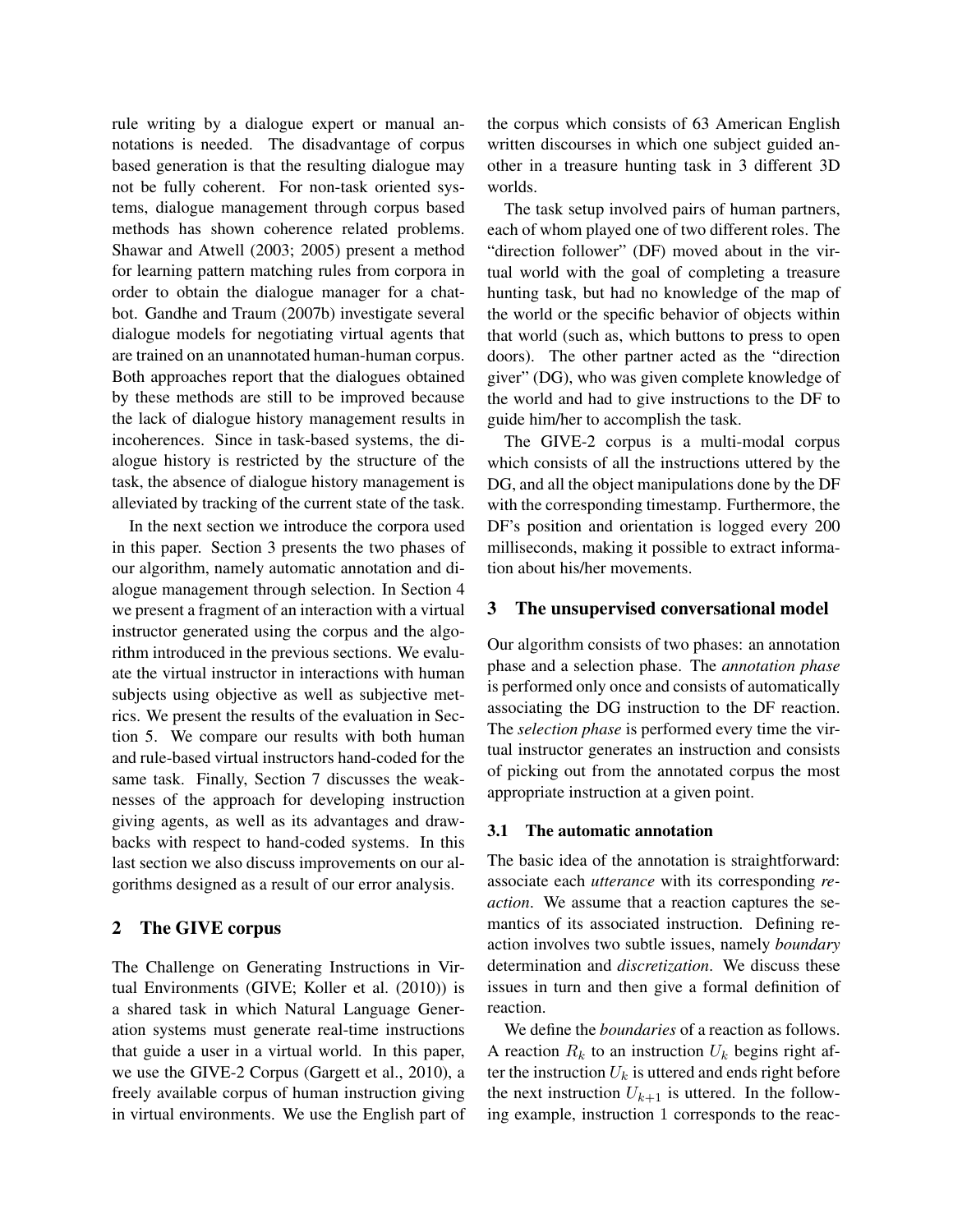tion  $\langle 2, 3, 4 \rangle$ , instruction 5 corresponds to  $\langle 6 \rangle$ , and instruction 7 to  $\langle 8 \rangle$ .

*DG(1): hit the red you see in the far room DF(2): [enters the far room] DF(3): [pushes the red button] DF(4): [turns right] DG(5): hit far side green DF(6): [moves next to the wrong green] DG(7): no DF(8): [moves to the right green and pushes it]*

As the example shows, our definition of boundaries is not always semantically correct. For instance, it can be argued that it includes too much because 4 is not strictly part of the semantics of 1. Furthermore, misinterpreted instructions (as 5) and corrections (e.g., 7) result in clearly inappropriate instruction-reaction associations. Since we want to avoid any manual annotation, we decided to use this naive definition of boundaries anyway. We discuss in Section 5 the impact that inappropriate associations have on the performance of a virtual instructor.

The second issue that we address here is *discretization* of the reaction. It is well known that there is not a unique way to discretize an action into subactions. For example, we could decompose action 2 into 'enter the room' or into 'get close to the door and pass the door'. Our algorithm is not dependent on a particular discretization. However, the same discretization mechanism used for annotation has to be used during selection, for the dialogue manager to work properly. For selection (i.e., in order to decide what to say next) any virtual instructor needs to have a *planner* and a *planning problem*: i.e., a specification of how the virtual world works (i.e., the actions), a way to represent the states of the virtual world (i.e., the state representation) and a way to represent the objective of the task (i.e., the goal). Therefore, we decided to use them in order to discretize the reaction.

For the virtual instructor we present in Section 4 we used the planner LazyFF and the planning problem provided with the GIVE Framework. The planner LazyFF is a reimplementation (in Java) of the classical artificial intelligence planner FF (Hoffmann and Nebel, 2001). The GIVE framework (Gargett et al., 2010) provides a standard PDDL (Hsu et al., 2006) planning problem which formalizes how

the GIVE virtual worlds work. Both the LazzyFF planner and the GIVE planning problem are freely available on the web<sup>1</sup>.

Now we are ready to define *reaction* formally. Let  $S_k$  be the state of the virtual world when uttering instruction  $U_k$ ,  $S_{k+1}$  be the state of the world when uttering the next utterance  $U_{k+1}$  and Acts be the representation of the virtual world actions. The *reaction* to  $U_k$  is defined as the sequence of actions returned by the planner with  $S_k$  as the initial state,  $S_{k+1}$  as the goal state and *Acts* as the actions.

Given this reaction definition, the annotation of the corpus then consists of automatically associating each utterance to its (discretized) reaction. The simple algorithm that implements this annotation is shown in Figure 1. Moreover, we provide a fragment of the resulting annotated corpus in Appendix A.

1: Acts ← *world possible actions* 2: for all utterance  $U_k$  in the corpus do 3:  $S_k \leftarrow$  *world state at*  $U_k$ 4:  $S_{k+1} \leftarrow$  *world state at*  $U_{k+1}$ 5:  $U_k$ . Reaction  $\leftarrow$  plan( $S_k$ ,  $S_{k+1}$ , Acts) 6: end for

Figure 1: Annotation algorithm

#### 3.2 Selecting what to say next

In this section we describe how the selection phase is performed every time the virtual instructor generates an instruction.

The instruction selection algorithm, displayed in Figure 2, consists in finding in the corpus the set of candidate utterances  $C$  for the current task plan  $P$  $(P$  is the sequence of actions that needs to be executed in the current state of the virtual world in order to complete the task). We define  $C = \{U \in$ Corpus | P starts with U.*Reaction*}. In other words, an utterance  $U$  belongs to  $C$  if the first actions of the current plan P exactly match the reaction associated to the utterance  $U$ . All the utterances that pass this test are considered paraphrases and hence suitable in the current context.

Whenever the plan  $P$  changes, as a result of the actions of the DF, we call the selection algorithm in order to regenerate the set of candidate utterances C.

<sup>1</sup>http://www.give-challenge.org/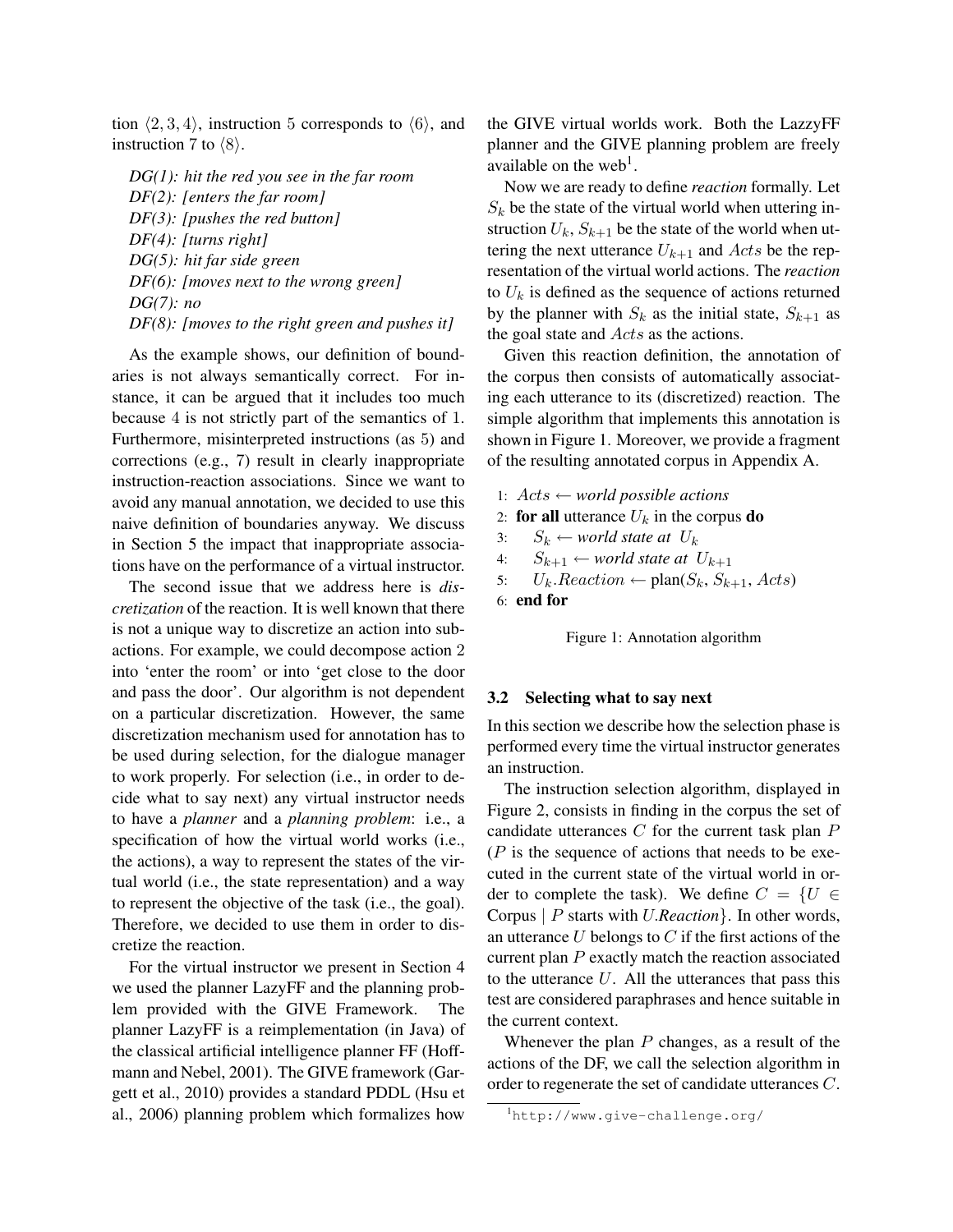1:  $C \leftarrow \emptyset$ 2: Plan ← *current task plan* 3: for all utterance  $U$  in the corpus do 4: **if** Plan starts with U.Reaction then 5:  $C \leftarrow C \cup \{U\}$ 6: end if 7: end for 8: return C

Figure 2: Selection algorithm

While the plan P doesn't change, because the DF is staying still, the virtual instructor offers alternative paraphrases of the intended instruction. Each paraphrase is selected by picking an utterance from C and verbalizing it, at fixed time intervals (every 3 seconds). The order in which utterances are selected depends on the length of the utterance reaction (in terms of number of actions), starting from the longest ones. Hence, in general, instructions such as "go back again to the room with the lamp" are uttered before instructions such as "go straight", because the reaction of the former utterance is longer than the reaction of the later.

It is important to notice that the discretization used for annotation and selection directly impacts the behavior of the virtual instructor. It is crucial then to find an appropriate granularity of the discretization. If the granularity is too coarse, many instructions in the corpus will have an empty reaction. For instance, in the absence of the representation of the user orientation in the planning domain (as is the case for the virtual instructor we evaluate in Section 5), instructions like "turn left" and "turn right" will have empty reactions making them indistinguishable during selection. However, if the granularity is too fine the user may get into situations that do not occur in the corpus, causing the selection algorithm to return an empty set of candidate utterances. It is the responsibility of the virtual instructor developer to find a granularity sufficient to capture the diversity of the instructions he wants to distinguish during selection.

### 4 A virtual instructor for a virtual world

We implemented an English virtual instructor for one of the worlds used in the corpus collection we presented in Section 2. The English fragment of the corpus that we used has 21 interactions and a total of 1136 instructions. Games consisted on average of 54.2 instructions from the human DG, and took about 543 seconds on average for the human DF to complete the task.

On Figures 4 to 7 we show an excerpt of an interaction between the system and a user. The figures show a 2D map from top view and the 3D ingame view. In Figure 4, the user, represented by a blue character, has just entered the upper left room. He has to push the button close to the chair. The first candidate utterance selected is "red closest to the chair in front of you". Notice that the referring expression uniquely identifies the target object using the spatial proximity of the target to the chair. This referring expression is generated without any reasoning on the target distractors, just by considering the current state of the task plan and the user position.



Figure 4: "red closest to the chair in front of you"

After receiving the instruction the user gets closer to the button as shown in Figure 5. As a result of the new user position, a new task plan exists, the set of candidate utterances is recalculated and the system selects a new utterance, namely "the closet one".

The generation of the ellipsis of the button or the chair is a direct consequence of the utterances normally said in the corpus at this stage of the task plan (that is, when the user is about to manipulate this object). From the point of view of referring expression algorithms, the referring expression may not be optimal because it is over-specified (a pronoun would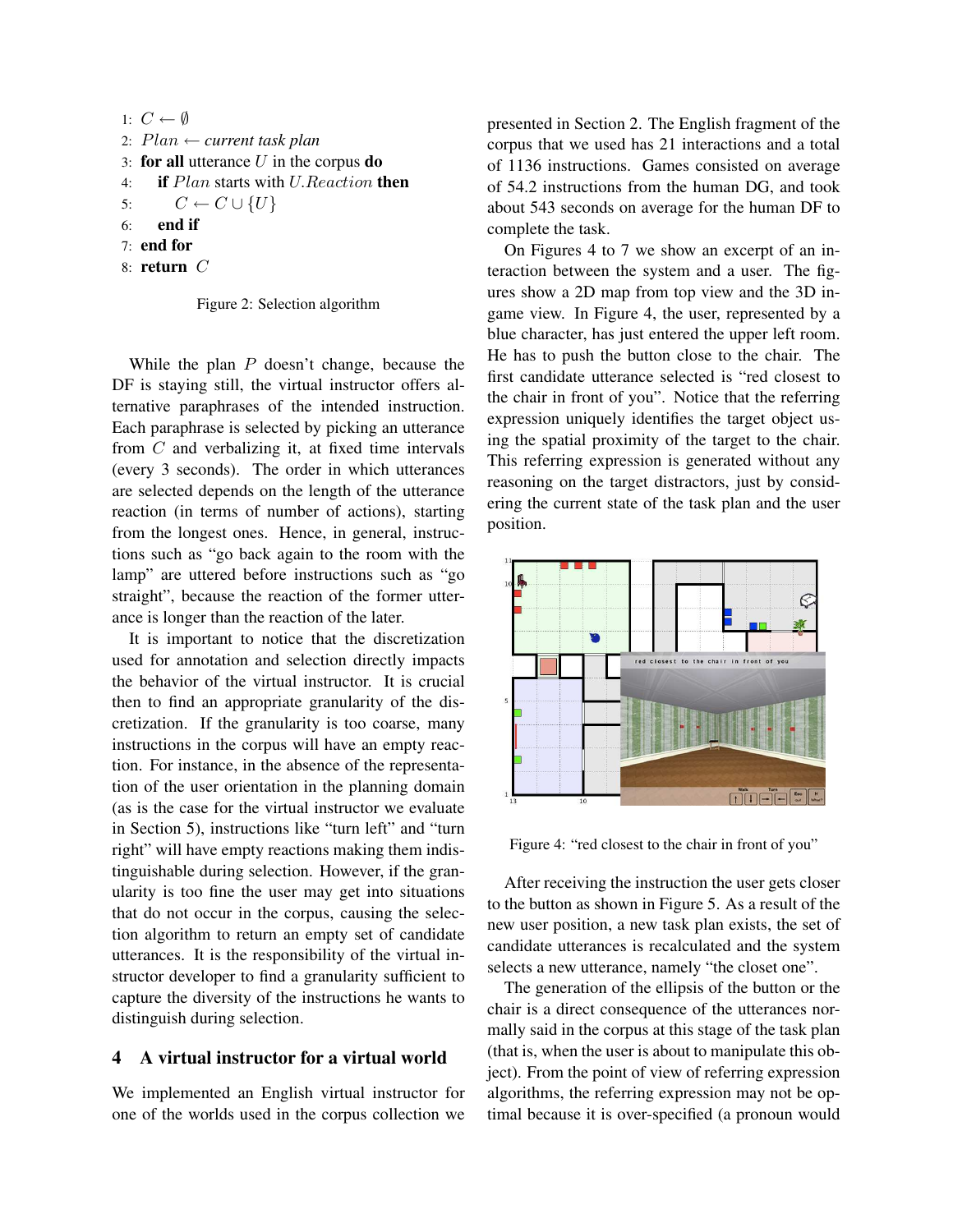| L                                           | go                                                            |
|---------------------------------------------|---------------------------------------------------------------|
| yes                                         | left                                                          |
| straight                                    | now go back                                                   |
| go back out                                 | now go back out                                               |
| closest the door                            | down the passage                                              |
| go back to the hallway                      | nowin to the shade room                                       |
| go back out of the room                     | out the way you came in                                       |
| exit the way you entered                    | ok now go out the same door                                   |
| back to the room with the lamp              | go back to the door you came in                               |
| Go through the opening on the left          | okay now go back to the original room                         |
| okay now go back to where you came from     | ok go back again to the room with the lamp                    |
| now i ned u to go back to the original room | Go through the opening on the left with the yellow wall paper |

Figure 3: All candidate selected utterances when exiting the room in Figure 7



Figure 5: "the closet one"



Figure 6: "good"

be preferred as in "click it"), Furthermore, the instruction contains a spelling error ('closet' instead



Figure 7: "go back to the room with the lamp"

of 'closest'). In spite of this non optimality, the instruction led our user to execute the intended reaction, namely pushing the button.

Right after the user clicks on the button (Figure 6), the system selects an utterance corresponding to the new task plan. The player position stayed the same so the only change in the plan is that the button no longer needs to be pushed. In this task state, DGs usually give acknowledgements and this is then what our selection algorithm selects: "good".

After receiving the acknowledgement, the user turns around and walks forward, and the next action in the plan is to leave the room (Figure 7). The system selects the utterance "go back to the room with the lamp" which refers to the previous interaction. Again, the system keeps no representation of the past actions of the user, but such utterances are the ones that are found at this stage of the task plan.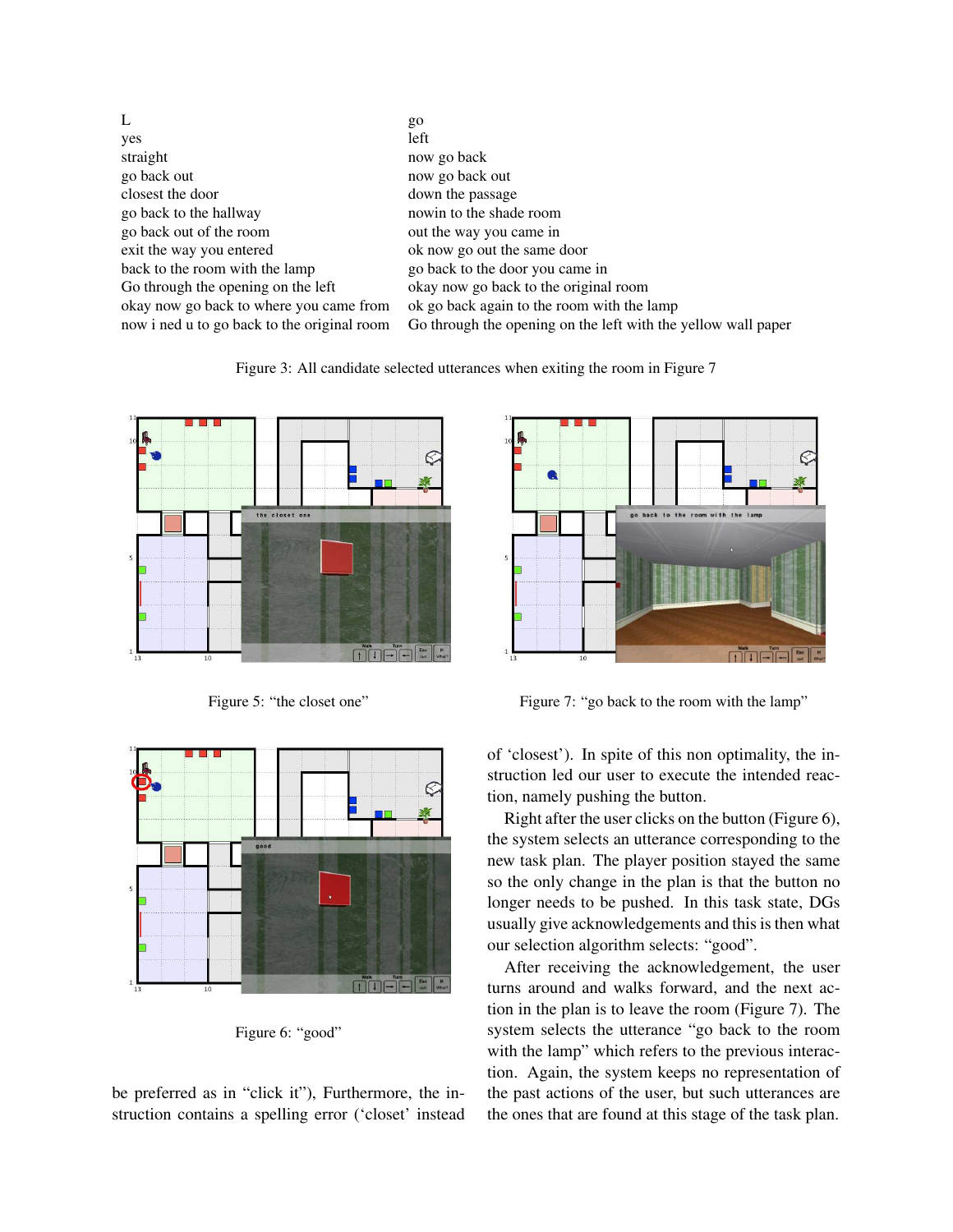We show in Figure 3 all candidate utterances selected when exiting the room in Figure 7. That is, for our system purposes, all the utterances in the figure are paraphrases of the one that is actually uttered in Figure 7. As we explained in Section 3.2, the utterance with the longest reaction is selected first ("go back to the room with the lamp"), the second utterance with the longest reaction is selected second ("ok go back again to the room with the lamp"), and so on. As you can observe in Figure 3 the utterances in the candidate set can range from telegraphic style like "L" to complex sentences like "Go through the opening on the left with the yellow wall paper". Several kinds of instructions are displayed, acknowledgements such as "yes", pure moving instructions like "left" or "straight", instructions that refer to the local previous history such as "go back out the room" or "ok now go out the same door" and instructions that refer back to the global history such as "okay now go back to the original room".

Due to the lack of orientation consideration in our system, some orientation dependent utterances are inappropriate in this particular context. For instance, "*left*" is incorrect given that the player does not have to turn left but go straight in order to go through the correct door. However, most of the instructions, even if quite different among themselves, could have been successfully used in the context of Figure 7.

#### 5 Evaluation and error analysis

In this section we present the results of the evaluation we carried out on the virtual instructor presented in Section 4 which was generated using the dialogue model algorithm introduced in Section 3.

We collected data from 13 subjects. The participants were mostly graduate students; 7 female and 6 male. They were not English native speakers but rated their English skills as near-native or very good.

The evaluation contains both objective measures which we discuss in Section 5.1 and subjective measures which we discuss in Section 5.2.

#### 5.1 Objective metrics

The objective metrics we extracted from the logs of interaction are summarized in Table 1. The table compares our results with both human instructors and the three rule-based virtual instructors that were

top rated in the GIVE-2 Challenge. Their results correspond to those published in (Koller et al., 2010) which were collected not in a laboratory but connecting the systems to users over the Internet. These hand-coded systems are called NA, NM and Saar. We refer to our system as OUR.

|                   | Human | NA  | Saar | NΜ  | OUR |
|-------------------|-------|-----|------|-----|-----|
| Task success      | 100%  | 47% | 40%  | 30% | 70% |
| Canceled          | $0\%$ | 24% | n/a  | 35% | 7%  |
| Lost              | $0\%$ | 29% | n/a  | 35% | 23% |
| Time (sec)        | 543   | 344 | 467  | 435 | 692 |
| Mouse actions     | 12.   | 17  | 17   | 18  | 14  |
| <b>Utterances</b> | 53    | 224 | 244  | 244 | 194 |

Table 1: Results for the *objective* metrics

In the table we show the percentage of games that users completed successfully with the different instructors. Unsuccessful games can be either canceled or lost. We also measured the average time until task completion, and the average number of utterances users received from each system. To ensure comparability, we only counted successfully completed games.

In terms of task success, our system performs better than all hand-coded systems. We duly notice that, for the GIVE Challenge in particular (and probably for human evaluations in general) the success rates in the laboratory tend to be higher than the success rate online (this is also the case for completion times) (Koller et al., 2009). Koller et al. justify this difference by stating that the laboratory subject is being discouraged from canceling a frustrating task while the online user is not. However, it is also possible that people canceled less because they found the interaction more natural and engaging as suggested by the results of the subjective metrics (see next section).

In any case, our results are preliminary given the amount of subjects that we tested, but they are indeed encouraging. In particular, our system helped users to identify better the objects that they needed to manipulate in the virtual world, as shown by the low number of mouse actions required to complete the task (a high number indicates that the user must have manipulated wrong objects). This correlates with the subjective evaluation of referring expression quality (see next section).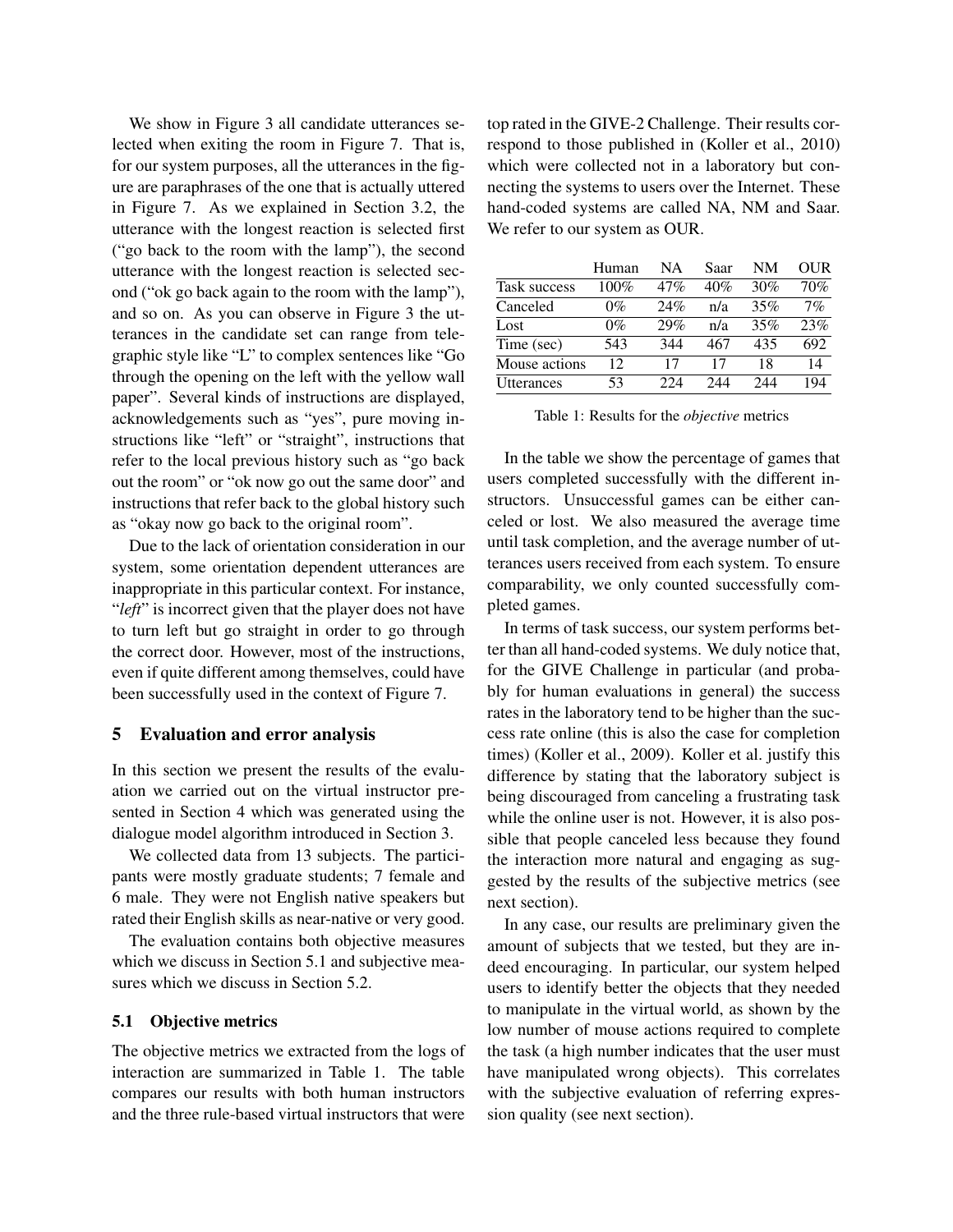We performed a detailed analysis of the instructions uttered by our system that were unsuccessful, that is, all the instructions that did not cause the intended reaction as annotated in the corpus. From the 2081 instructions uttered in total (adding all the utterances of the 13 interactions), 1304 (63%) of them were successful and 777 (37%) were unsuccessful.

Given the limitations of the annotation discussed in Section 3.1 (wrong annotation of correction utterances and no representation of user orientation) we classified the unsuccessful utterances using lexical cues into 1) correction like "no" or "wrong", 2) orientation instruction such as "left" or "straight", and 3) other. We found that 25% of the unsuccessful utterances are of type 1, 40% are type 2, 34% are type 3 (1% corresponds to the default utterance "go" that our system utters when the set of candidate utterances is empty). In Section 7 we propose an improved virtual instructor designed as a result of this error analysis.

#### 5.2 Subjective metrics

The subjective measures were obtained from responses to the GIVE-2 questionnaire that was presented to users after each game. It asked users to rate different statements about the system using a continuous slider. The slider position was translated to a number between -100 and 100. As done in GIVE-2, for negative statements, we report the reversed scores, so that in Tables 2 and 3 greater numbers indicates that the system is better (for example, Q14 shows that OUR system is less robotic than the rest). In this section we compare our results with the systems NA, Saar and NM as we did in Section 5.1, we cannot compare against human instructors because these subjective metrics were not collected in (Gargett et al., 2010).

The GIVE-2 Challenge questionnaire includes twenty-two subjective metrics. Metrics Q1 to Q13 and Q22 assess the effectiveness and reliability of instructions. For almost all of these metrics we got similar or slightly lower results than those obtained by the three hand-coded systems, except for three metrics which we show in Table 2. We suspect that the low results obtained for Q5 and Q22 relate to the unsuccessful utterances identified and discussed in Section 5.1 (for instance, corrections were sometimes contradictory causing confusion and resulting in subjects ignoring them as they advanced in the interaction). The high unexpected result in Q6, that is indirectly assessing the quality of referring expressions, demonstrates the efficiency of the referring process despite the fact that nothing in the algorithms is dedicated to reference. This good result is probably correlated with the low number of mouse actions mentioned in Section 5.1.

| Q5: I was confused about which direction to go in   |      |                                                          |  |  |
|-----------------------------------------------------|------|----------------------------------------------------------|--|--|
| $\sim$                                              | 9    | $-12.$                                                   |  |  |
|                                                     |      | Q6: I had no difficulty with identifying the objects the |  |  |
| system described for me                             |      |                                                          |  |  |
| 18 20                                               |      | 40                                                       |  |  |
| Q22: I felt I could trust the system's instructions |      |                                                          |  |  |
| 21                                                  | - 23 |                                                          |  |  |
|                                                     |      | NA Saar NM OUR<br>- 13                                   |  |  |

Table 2: Results for the significantly different *subjective* measures assessing the effectiveness of the instructions (the greater the number, the better the system)

Metrics Q14 to Q20 are intended to assess the naturalness of the instructions, as well as the immersion and engagement of the interaction. As Table 3 shows, in spite of the unsuccessful utterances, our system is rated as more natural and more engaging (in general) than the best systems that competed in the GIVE-2 Challenge.

NA Saar NM OUR Q14: The system's instructions sounded robotic -4 5 -1 28 Q15: The system's instructions were repetitive -31 -26 -28 -8 Q16: I really wanted to find that trophy -11 -7 -8 7 Q17: I lost track of time while solving the task -16 -11 -18 16 Q18: I enjoyed solving the task  $-8$   $-5$   $-4$   $4$ Q19: Interacting with the system was really annoying 8 -2 -2 4 Q20: I would recommend this game to a friend -30 -25 -24 -28

Table 3: Results for the *subjective* measures assessing the naturalness and engagement of the instructions (the greater the number, the better the system)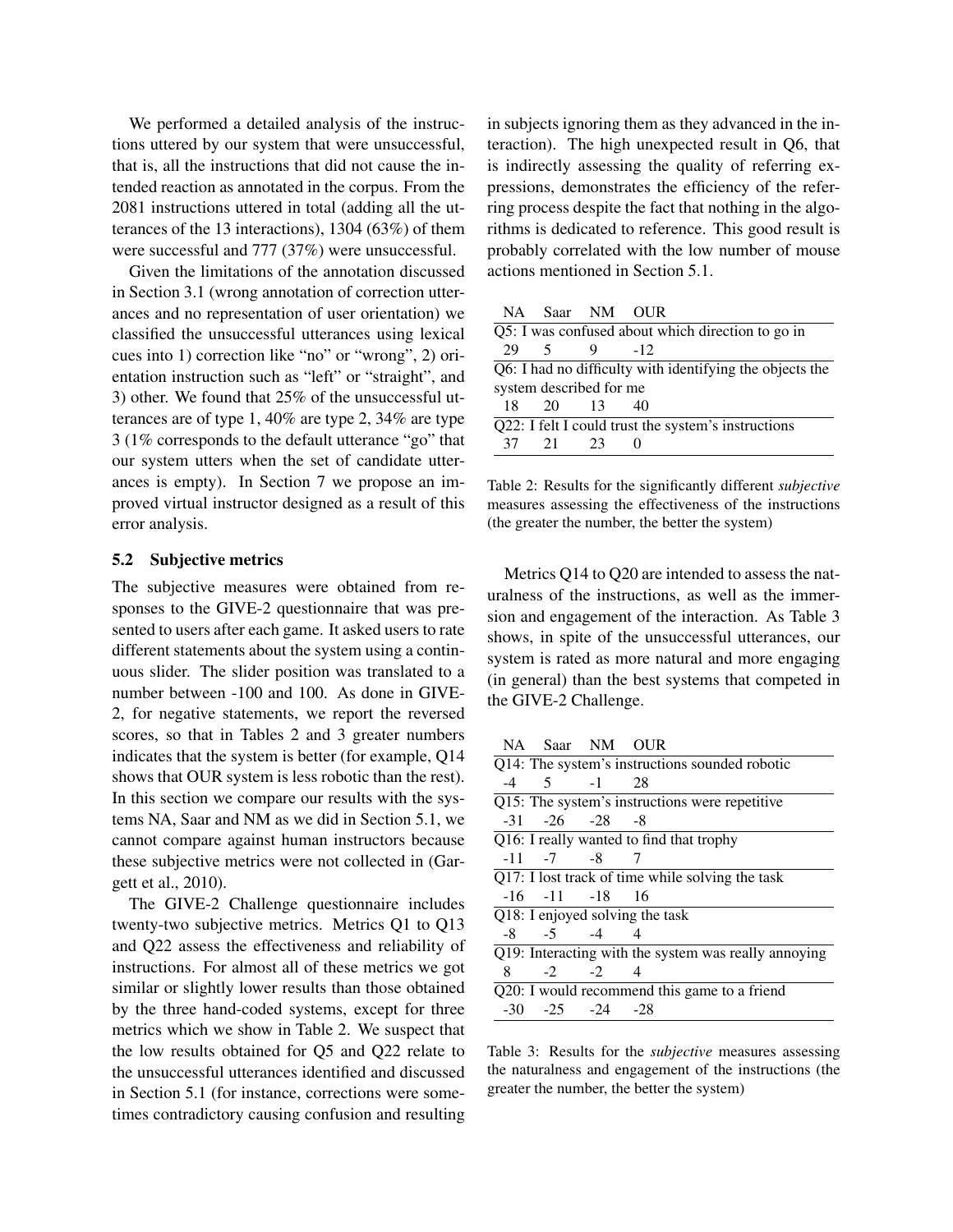#### 6 Portability to other virtual environments

The hand-coded systems, which we compared to, do not need a corpus in a particular GIVE virtual world in order to generate instructions for any GIVE virtual world, while our system cannot do without such corpus. These hand-coded systems are designed to work on different GIVE virtual worlds without the need of training data, hence their algorithms are more complex (e.g. they include domain independent algorithms for generation of referring expressions) and take a longer time to develop.

Our algorithm is independent of any particular virtual world. In fact, it can be ported to any other instruction giving task (where the DF has to perform a physical task) with the same effort than required to port it to a new GIVE world. This is not true for the hand-coded GIVE systems. The inputs of our algorithm are an off-the-shelf planner, a formal planning problem representation of the task and a human-human corpus collected on the very same task the system aims to instruct. It is important to notice that any virtual instructor, in order to give instructions that are both causally appropriate at the point of the task and relevant for the goal cannot do without such planning problem representation. Furthermore, it is quite a normal practice nowadays to collect a human-human corpus on the target task domain. It is reasonable, then, to assume that all the inputs of our algorithm are already available when developing the virtual instructor, which was indeed the case for the GIVE framework.

Another advantage of our approach is that virtual instructor can be generated by developers without any knowledge of generation of natural language techniques. Furthermore, the actual implementation of our algorithms is extremely simple as shown in Figures 1 and 2. This makes our approach promising for application areas such as games and simulation training.

## 7 Future work and conclusions

In this paper we presented a novel algorithm for automatically prototyping virtual instructors from human-human corpora without manual annotation. Using our algorithms and the GIVE corpus we have generated a virtual instructor for a game-like virtual environment. A video of our virtual instructor is available in http://cs.famaf.unc.edu.ar/ <sup>∼</sup>luciana/give-OUR. We obtained encouraging results in the evaluation with human users that we did on the virtual instructor. In our evaluation, our system outperforms rule-based virtual instructors handcoded for the same task both in terms of objective and subjective metrics. We plan to participate in the GIVE Challenge  $2011<sup>2</sup>$  in order to get more evaluation data from online users and to evaluate our algorithms on multiple worlds.

The algorithms we presented solely rely on the plan to define what constitutes the context of uttering. It may be interesting though to make use of other kinds of features. For instance, in order to integrate spatial orientation and differentiate "turn left" and "turn right", the orientation can be either added to the planning domain or treated as a context feature. While it may be possible to add orientation in the planning domain of GIVE, it is not straightforward to include the diversity of possible features in the same formalization, like modeling the global discourse history or corrections. Thus we plan to investigate the possibility of considering the context of an utterance as a set of features, including plan, orientation, discourse history and so forth, in order to extend the algorithms presented in terms of context building and feature matching operations.

In the near future we plan to build a new version of the system that improves based on the error analysis that we did. For instance, we plan to take orientation into account during selection. As a result of these extensions however we may need to enlarge the corpus we used so as not to increase the number of situations in which the system does not find anything to say. Finally, if we could identify corrections automatically, as suggested in (Raux and Nakano, 2010), we could get an increase in performance, because we would be able to treat them as corrections and not as instructions as we do now.

In sum, this paper presents the first existing algorithm for fully-automatically prototyping taskoriented virtual agents from corpora. The generated agents are able to effectively and naturally help a user complete a task in a virtual world by giving her/him instructions.

<sup>2</sup> http://www.give-challenge.org/research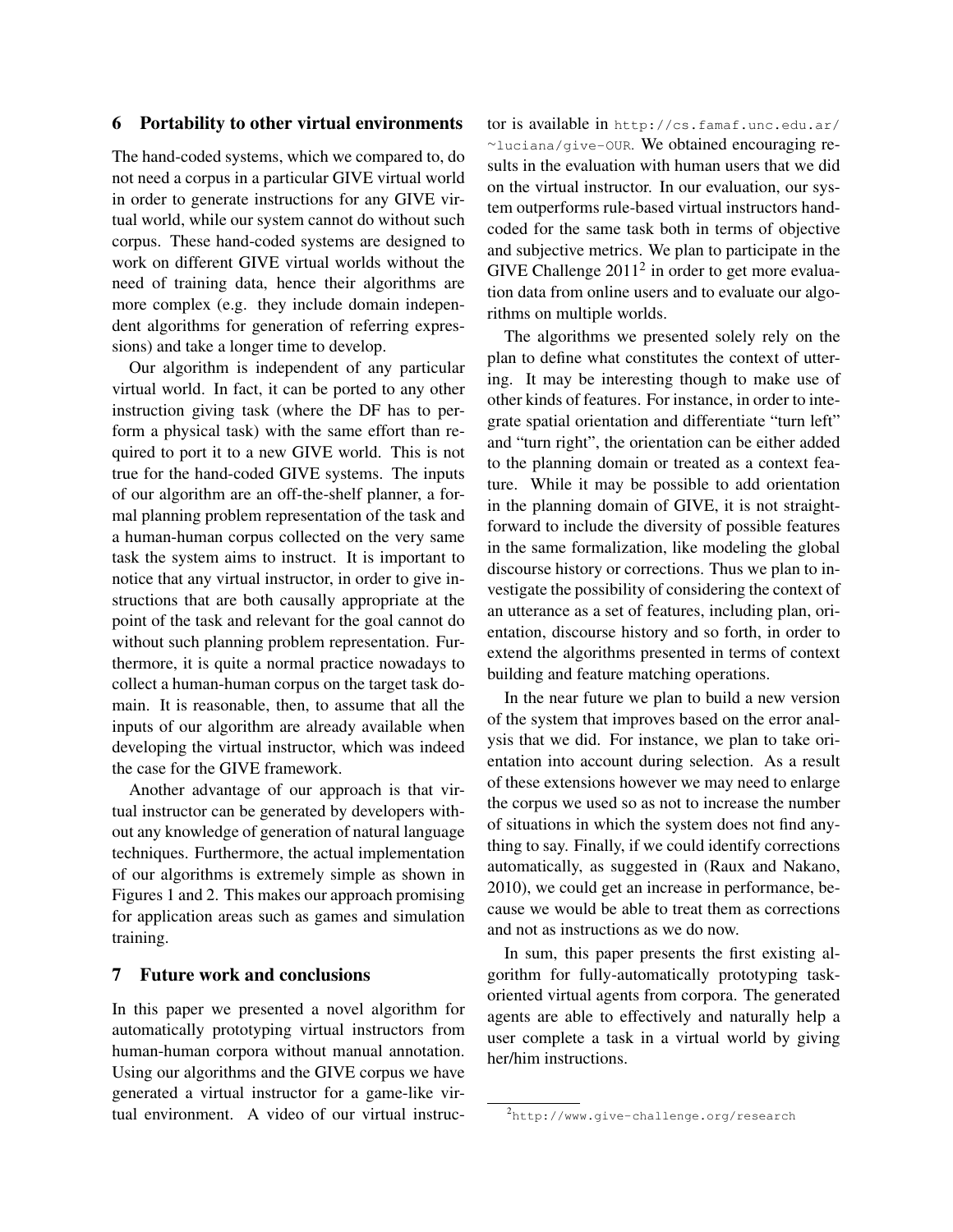### References

- Sudeep Gandhe and David Traum. 2007a. Creating spoken dialogue characters from corpora without annotations. In *Proceedings of 8th Conference in the Annual Series of Interspeech Events*, pages 2201–2204, Belgium.
- Sudeep Gandhe and David Traum. 2007b. First steps toward dialogue modelling from an un-annotated human-human corpus. In *IJCAI Workshop on Knowledge and Reasoning in Practical Dialogue Systems*, Hyderabad, India.
- Andrew Gargett, Konstantina Garoufi, Alexander Koller, and Kristina Striegnitz. 2010. The GIVE-2 corpus of giving instructions in virtual environments. In *Proceedings of the 7th International Conference on Language Resources and Evaluation (LREC)*, Malta.
- Jörg Hoffmann and Bernhard Nebel. 2001. The FF planning system: Fast plan generation through heuristic search. *JAIR*, 14:253–302.
- Chih-Wei Hsu, Benjamin W. Wah, Ruoyun Huang, and Yixin Chen. 2006. New features in SGPlan for handling soft constraints and goal preferences in PDDL3.0. In *Proceedings of ICAPS*.
- Dusan Jan, Antonio Roque, Anton Leuski, Jacki Morie, and David Traum. 2009. A virtual tour guide for virtual worlds. In *Proceedings of the 9th International Conference on Intelligent Virtual Agents*, IVA '09, pages 372–378, Berlin, Heidelberg. Springer-Verlag.
- Patrick Kenny, Thomas D. Parsons, Jonathan Gratch, Anton Leuski, and Albert A. Rizzo. 2007. Virtual patients for clinical therapist skills training. In *Proceedings of the 7th international conference on Intelligent Virtual Agents*, IVA '07, pages 197–210, Berlin, Heidelberg. Springer-Verlag.
- Alexander Koller, Kristina Striegnitz, Donna Byron, Justine Cassell, Robert Dale, Sara Dalzel-Job, Johanna Moore, and Jon Oberlander. 2009. Validating the web-based evaluation of nlg systems. In *Proceedings of ACL-IJCNLP 2009 (Short Papers)*, Singapore.
- Alexander Koller, Kristina Striegnitz, Andrew Gargett, Donna Byron, Justine Cassell, Robert Dale, Johanna Moore, and Jon Oberlander. 2010. Report on the second NLG challenge on generating instructions in virtual environments (GIVE-2). In *Proceedings of the International Natural Language Generation Conference (INLG)*, Dublin.
- Anton Leuski, Ronakkumar Patel, David Traum, and Brandon Kennedy. 2006. Building effective question answering characters. In *Proceedings of the 7th SIGdial Workshop on Discourse and Dialogue*, SigDIAL '06, pages 18–27, Stroudsburg, PA, USA. Association for Computational Linguistics.
- Antoine Raux and Mikio Nakano. 2010. The dynamics of action corrections in situated interaction. In *Proceedings of the SIGDIAL 2010 Conference*, pages 165–174, Tokyo, Japan, September. Association for Computational Linguistics.
- Verena Rieser and Oliver Lemon. 2010. Learning human multimodal dialogue strategies. *Natural Language Engineering*, 16:3–23.
- Bayan Abu Shawar and Eric Atwell. 2003. Using dialogue corpora to retrain a chatbot system. In *Proceedings of the Corpus Linguistics Conference*, pages 681–690, United Kingdom.
- Bayan Abu Shawar and Eric Atwell. 2005. Using corpora in machine-learning chatbot systems. volume 10, pages 489–516.